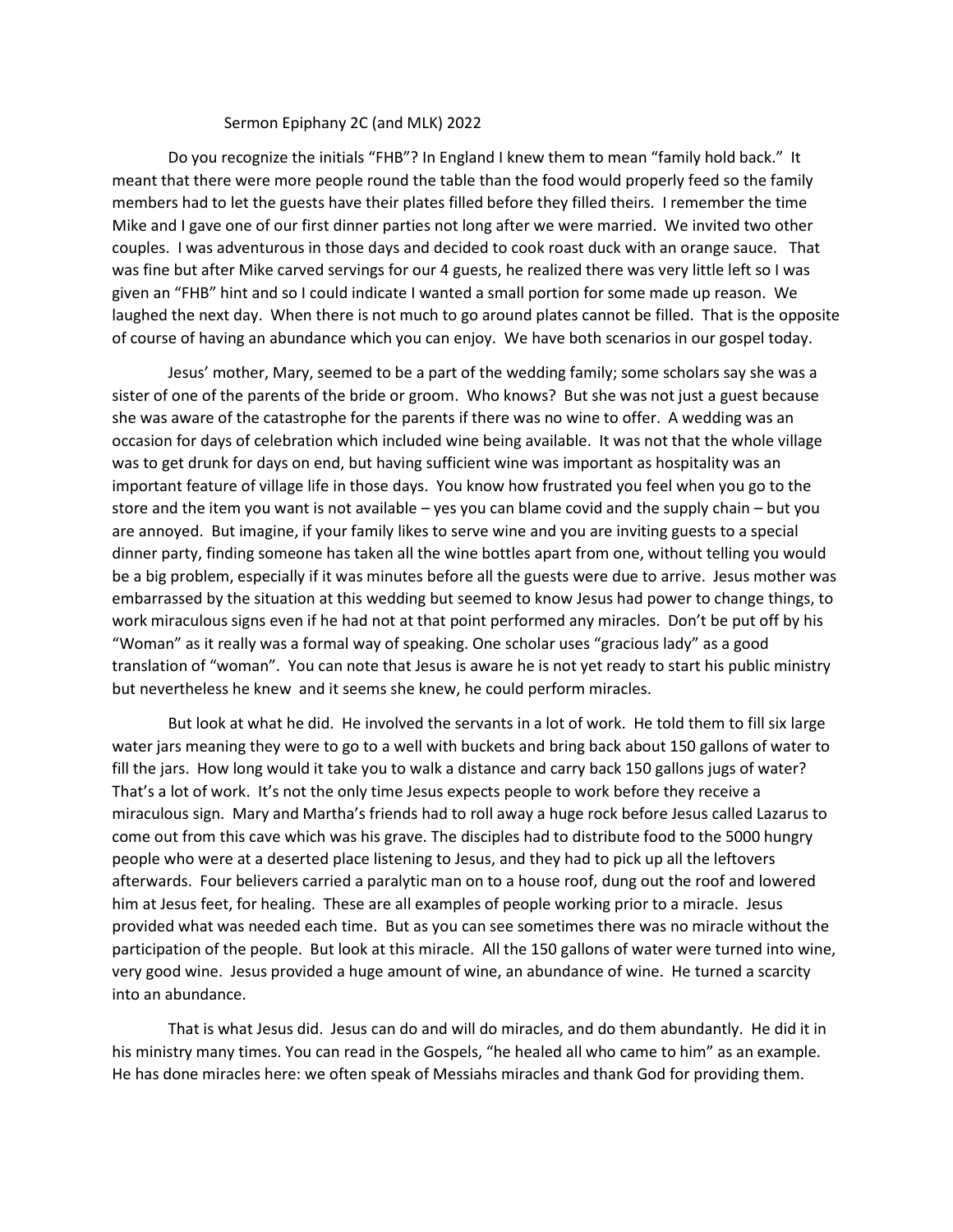God will continue to provide them; this I truly believe. But you have to ask God, you need to talk to God and then of course, thank God when they arrive.

But Jesus used people to help provide the miracles, as I have just related. God has been using you and is using you and will continue to use you to provide more miracles, more Messiah miracles. What is wonderful is that God has given you the gifts you need to perform miracles. This is something for which I give thanks to God, and I hope you do too. Everyone has been given gifts, this is what you heard in the second reading today. St. Paul told the Corinthian people that "To each is given the manifestation of the spirit for the common good." It is a good time for you to think about how you are using the gifts you have been given for the common good of our church. You may have reached out to Messiah members who are struggling with being isolated during covid, you may have helped in our outreach Christmas program or in last summer's backpack program. You might have bought items for North porch which you so generously gave to me at Christmas, and which are now being given to needy families with babies and infants. You may be helping sort items or hang clothes or serve people in the thrift shop, you may have helped on our clean up days when we worked to keep our grounds in good order. You may be in our Sunday school teaching team, teaching our children or you may have helped with Vacation Bible Camp. You may be on our vestry helping lead us especially at this time. You may be in the Bell Choir, or you may be in an adult ed. class or Bible study learning in what ways Christians can make a difference in the world. These are just some of the many examples of how Messiah members are using their gifts to make a difference in God's world. St. Paul reminded the Corinthians that there are varieties of activities, but God activates them in everyone, in everyone, I repeat. It is so good that we are all different, that your gifts are different from each and every other person. You are unique. How wonderful is that. But unless you use the gifts you have been given, they will be missing as no one else can do those things you do in the ways you do them.

This weekend we are honoring the memory of The Rev. Dr. Martin Luther King Jr. He was given many gifts by God and fearlessly used them. As you know he was an American Baptist minister and activist who was a leader in the Civil Rights Movement. He is best known for his role in the advancement of civil rights using nonviolent civil disobedience based on his Christian beliefs. On October 14, 1964, King received the Nobel Peace Prize for combating racial inequality through nonviolent resistance. He was given many gifts, gifts of leadership, gifts of oratory, gifts as a pastor, but it needed a major decision on his part and a willingness to keep working that made the difference, which enabled the civil rights movement to go forward in such a momentous way. Just as Jesus provided people with opportunities to participate with him in the work of the miracles The Rev. King was prepared to work unstintingly to bring about civil rights for African American people. You can read of his life and the many obstacles he faced as well as death threats on him and his family. Yet he continued because he believed this was what God was calling him to do. You are not him and you have different gifts. But you are also called to unstintingly use the gifts you have been given to make a difference in this world and in our nation today.

So today, you have a choice. You can think life is too difficult, there are too many challenges, and you feel you are not up to the challenges. It's a bit like saying "FHB" I feel insecure and don't want to risk doing anything. I might not be able to do it even remotely. Or you can say Jesus has provided me with an abundance of good things, all my life. I want to share them, help others, play an active role in my church and in this community. You can decide to say that and to do that. May God continue to bless you and be with you in all you do to serve him – or her! Amen